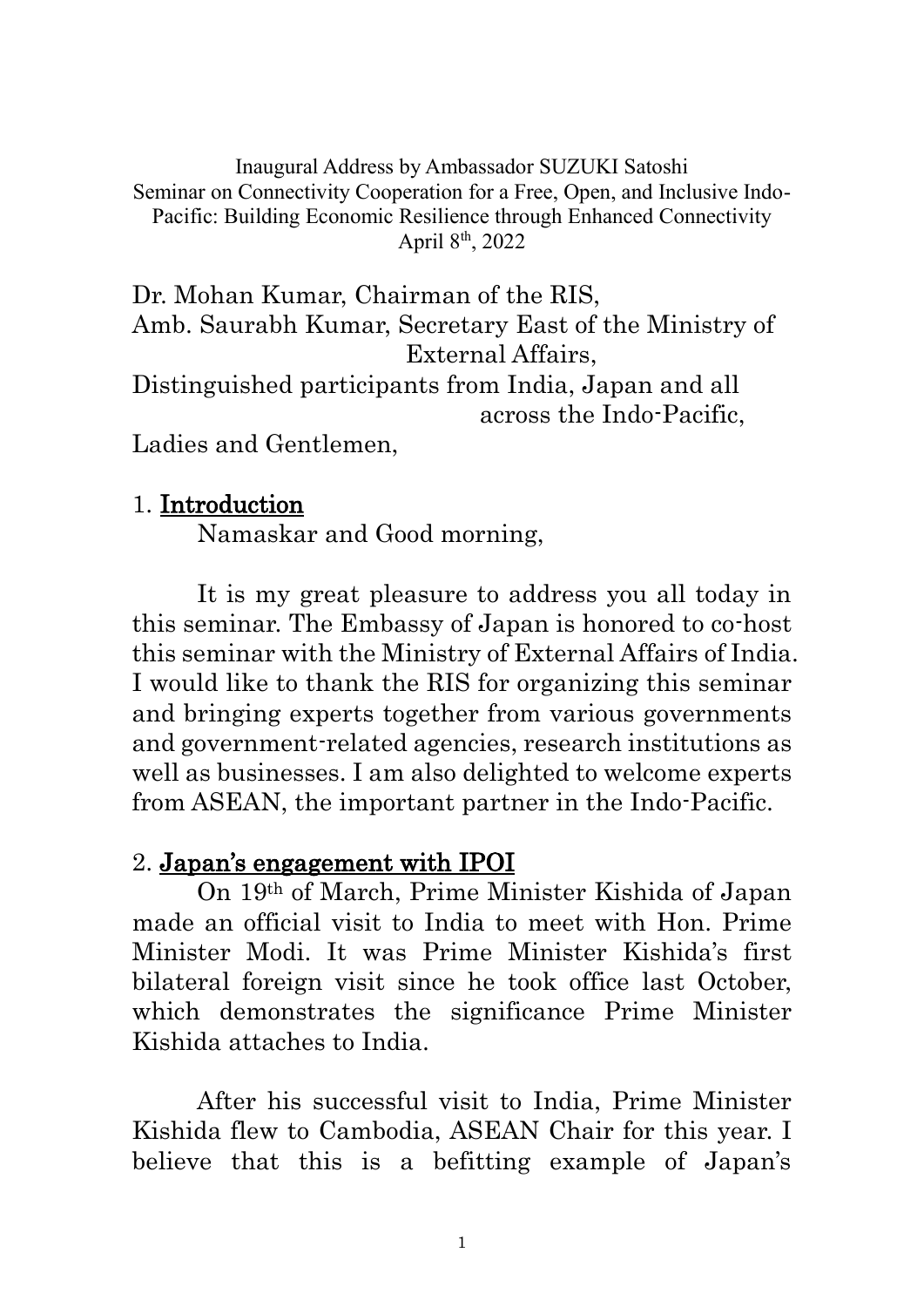appreciation of India and ASEAN as principal partners for promoting its Indo-Pacific vision.

Mr. Kishida's visit to India was an excellent opportunity to review developments in the bilateral cooperation in wide-ranging areas and to chart its future course. They reaffirmed their commitment to the shared vision for a free and open Indo-Pacific, free from coercion. The Joint Statement issued after the Summit meeting made it very clear "the Prime Ministers acknowledged the growing space for cooperation between the Indo-Pacific Oceans Initiative (IPOI) and Free and Open Indo-Pacific (FOIP)." It also emphasizes the collaboration in building resilient supply chains and strengthening the protection of critical infrastructure. This is one of the key areas for ongoing Japan-India collaboration, and on that note, I would like to move on to speak about the context in which we convene this seminar today.

At the East Asia Summit in 2019, Prime Minister Modi unveiled the IPOI as a cooperative framework that translates principles of the Indo-Pacific into concrete actions. Japan welcomed the IPOI as being congruent with its vision of "Free and Open Indo-Pacific" guided by such values as democracy, rules of law, freedom of navigation, free trade, and economic prosperity, among others. Based on this shared vision of the Indo-Pacific, Japan agreed to undertake a lead country role for the Connectivity Pillar of the IPOI. The IPOI enjoys wide support of other partners, such as Indonesia, Australia and France as lead countries of other important pillars.

In discharging our responsibility as lead country, the Embassy of Japan hosted the first seminar on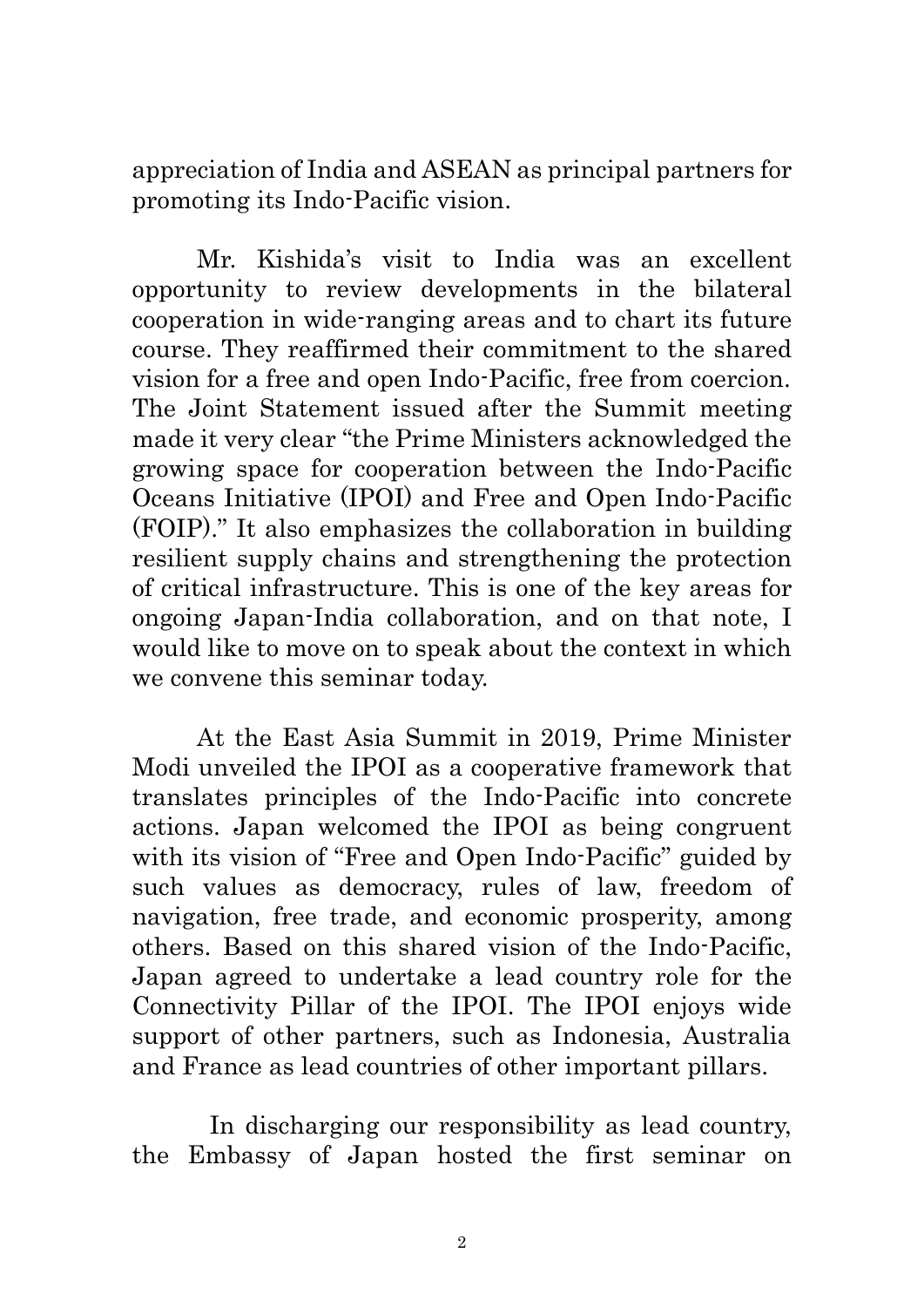connectivity cooperation under the IPOI in collaboration with the Ministry of External Affairs in March last year. The agenda of the previous seminar was to analyze infrastructure projects in India as well as its neighboring countries and to deliberate upon the ways to enhance connectivity in the region, based on our shared principles.

## 3. Connectivity and Economic Resilience

To build upon our discussion at the previous seminar and take it forward, we added one perspective to today's theme; that is, "building economic resilience through enhanced connectivity." It is essential that we build infrastructure in a way that improves resilience of the region and bring about prosperity to all partners in the Indo-Pacific. During the pandemic, countries have experienced a series of disruptions in global supply chains, including those of medical equipment, semiconductors and critical materials for manufacturing high-tech products. Excessive reliance on a single country, be it in trade or infrastructure investment, makes nations extremely vulnerable to economic coercion.

We also witnessed instances where inadequate infrastructure led to the aggravation of problems such as inability to prevent and mitigate natural disasters and reliance on external debts beyond repayment capacity. It even undermined the autonomous decision-making in some countries. These challenges have taught us an important lesson: to design and enhance connectivity through identifying reliable partners who share common values, principles and strategic interests.

Japan, together with India, has worked to enhance connectivity in many ways. From building hard and soft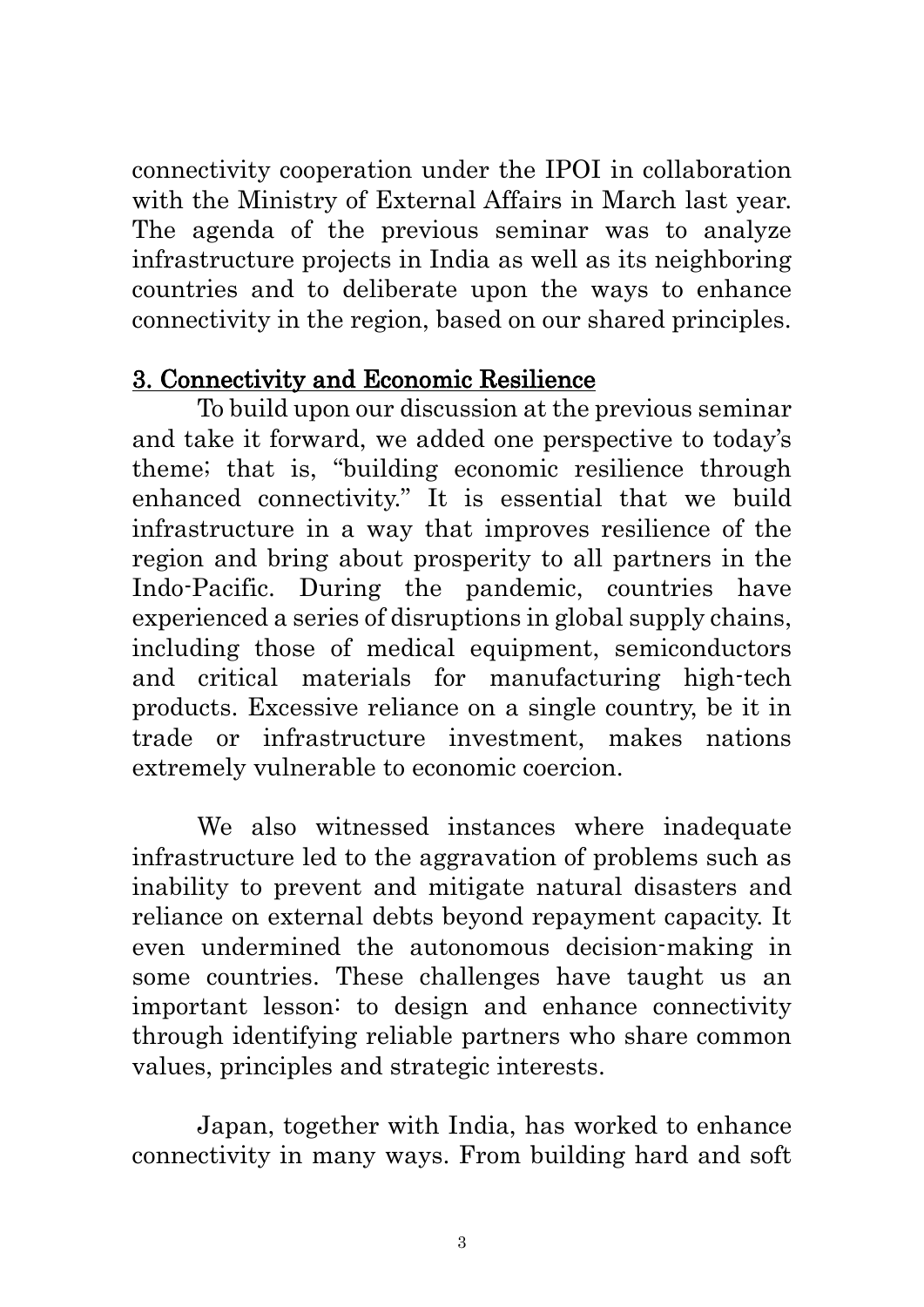infrastructure to establishing regional frameworks for dialogue and cooperation in the Indo-Pacific, Japan is working with partners in many places such as India's North Eastern region, the Bay of Bengal and the Mekong region. We aim at providing these regions with reliable alternatives so that countries can pursue robust and selfreliant economic growth, free from concerns of economic coercion.

Today, we will also discuss digital connectivity. When it comes to economic security, digital infrastructure has come to the center of policy discussions on connectivity. Secure and reliable digital technologies such as 5G and 6G, submarine cables, and AI are indispensable infrastructure for further economic development of the Indo-Pacific. I believe Japan and India, as trusted partners, should collaborate in both the public and private sectors in this field. In addition, the two countries are also exploring ways to make full use of India's digital talents. This view is reflected in the Japan-India Digital Partnership launched in 2018. Also, Japan and India signed the Memorandum of Cooperation in the Field of Cybersecurity at the recent Summit to promote collaboration in such areas as information sharing, capacity building as well as research and development. I believe that the two countries must develop digital infrastructure that would not succumb to any attempts to undermine our principles and to use digital platforms for illicit purposes, while upholding freedom, openness and transparency.

Japan has been accelerating its efforts to take various measures for bolstering economic security in line with this philosophy. Just last month, the Government of